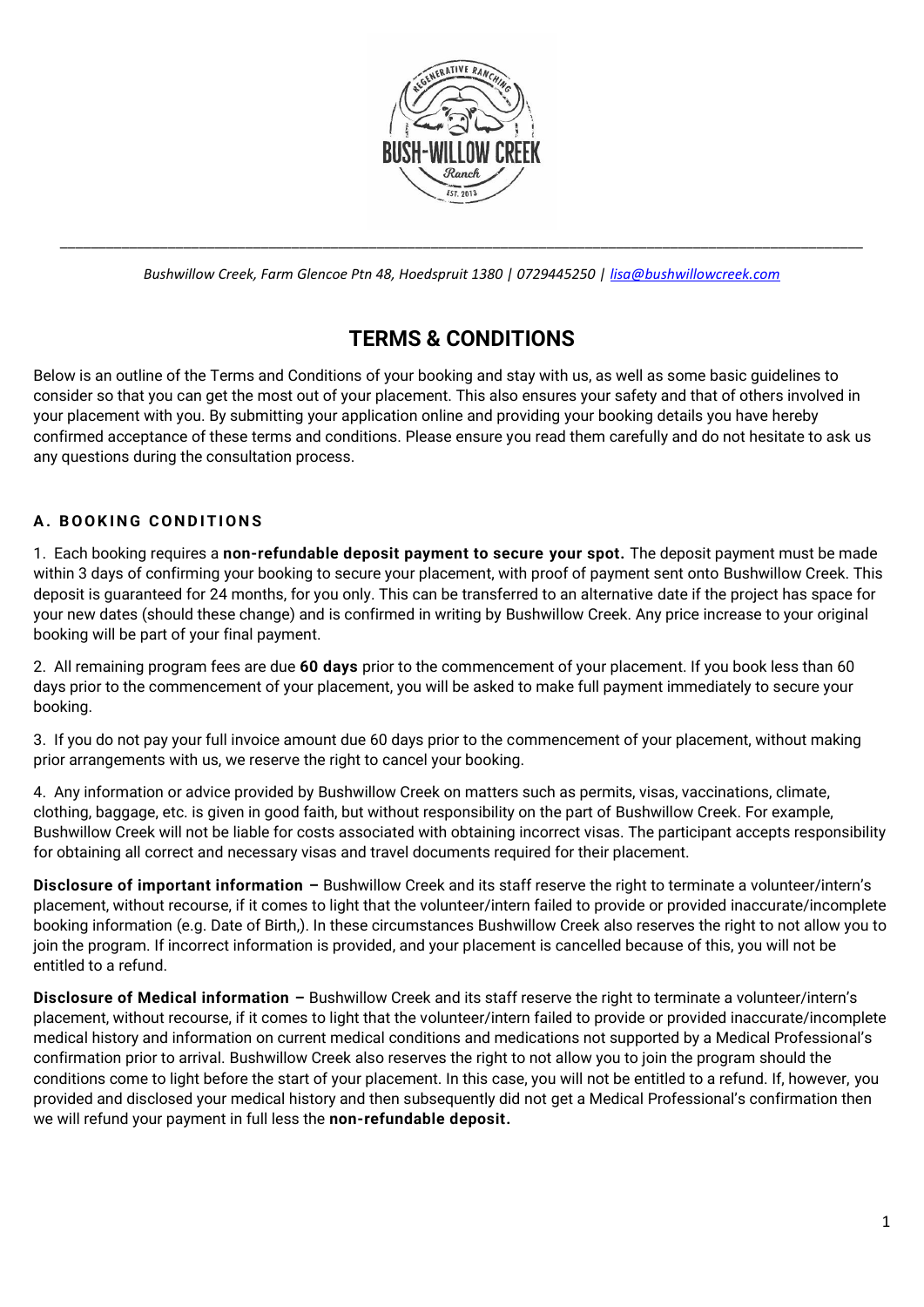**Insurance –** Before you travel to Bushwillow Creek, you must be covered by travel insurance, which must include adequate cover for baggage, flight delays and cancellations, medical expenses including air evacuation, and the cost of repatriation. **We recommend purchasing travel insurance within 15 days of paying your non-refundable deposit.** Should you not have adequate cover prior to the commencement of your placement, you may not be allowed to continue on the program and will not be entitled to a refund. Any claims concerning matters for which you are insured must be directed to your insurers. It is often the case that Bushwillow Creek will put forward the costs of medical expenses in an emergency situation. You hereby agree that African Impact (or its partners) have a right to claim from your insurance provider for any expenses that we may incur on your behalf.

**Flights –** When booking your flights, you should consider booking a changeable/flexible return ticket. If any circumstances arise which result in you needing to leave the project at a different date than your original booking, any additional costs incurred will be to your own account.

**Your booking is accepted on the understanding** that you realize the potential hazards that may arise in this kind of travel, including injury, disease, loss or damage of property, inconvenience, or discomfort. This type of travel is one that should allow for alternatives and a substantial degree of flexibility. The outlined itineraries given for each placement must, therefore, be taken as an indication of what each volunteer/intern should accomplish, and not as a contractual obligation on the part of Bushwillow Creek. Changes in itinerary may be caused by circumstances beyond our control. No refunds will be given for services not utilized.

## **B. CANCELLATION POLICY**

Any cancellation or postponement/deferral must be agreed in writing (email) by the participant and a Bushwillow Creek staff member.

Generally, once payments are made, they become non-refundable.

At no time does any refund include travel or extraneous expenses as part of your travel plans.

All refunds will incur a 10% admin fee to cover foreign exchange conversion and bank charges.

#### **1. Where you choose to cancel your placement**

If **you** cancel your placement up to 60 days before the start of your placement and have already paid your program fee in full, we will issue a travel voucher for the full amount paid that can be used for future travel dates. Should you not be able to travel on future dates, on management discretion, we will offer a refund to a maximum value of 50% of the amount paid less the 10% admin fee and non-refundable deposit. If you have not yet paid in full, the non-refundable deposit is guaranteed for life, for you only.

If **you** cancel your placement between 31 – 60 days from your start date, you will not be eligible for a refund. However, we will offer a travel voucher to the full value paid to be used within 12 months. If a payment extension was granted (in writing) and you decide to cancel within this period having only paid the deposit, the non-refundable deposit is guaranteed for life, for you only.

If **you** cancel your placement within 30 days of your start date or should not arrive at your placement for conditions outside of Bushwillow Creek's control, we can unfortunately not return any payments to you and you will forfeit the fee already paid. Please check when you arrange travel insurance that a cancellation clause is part of the policy.

If you do **not** wish to cancel your placement, but instead postpone, Bushwillow Creek commits to offering **one** deferral at no additional cost if a written request is received 60 days or more before your start date. The original fee quoted will be valid for 12 months from your original start date. After 12 months, you will be liable for the difference in fees taken in account of our annual fee changes.

A postponement or deferral is only available if it is requested 60 days or more before your placement start date. If written notice of a deferral is not provided by you, you will have no right to a refund. If you are requesting a deferral within 30 days of your placement start date, this will be at the express permission of the Bushwillow Creek and may incur transfer fees.

If you opt to take the one free deferral option and later choose to cancel your new placement, you will not be eligible for a refund, whether you have only paid the deposit or paid in full. If you choose to defer your placement for a second or third (or more) time a transfer fee will apply and any change in program fee will be payable.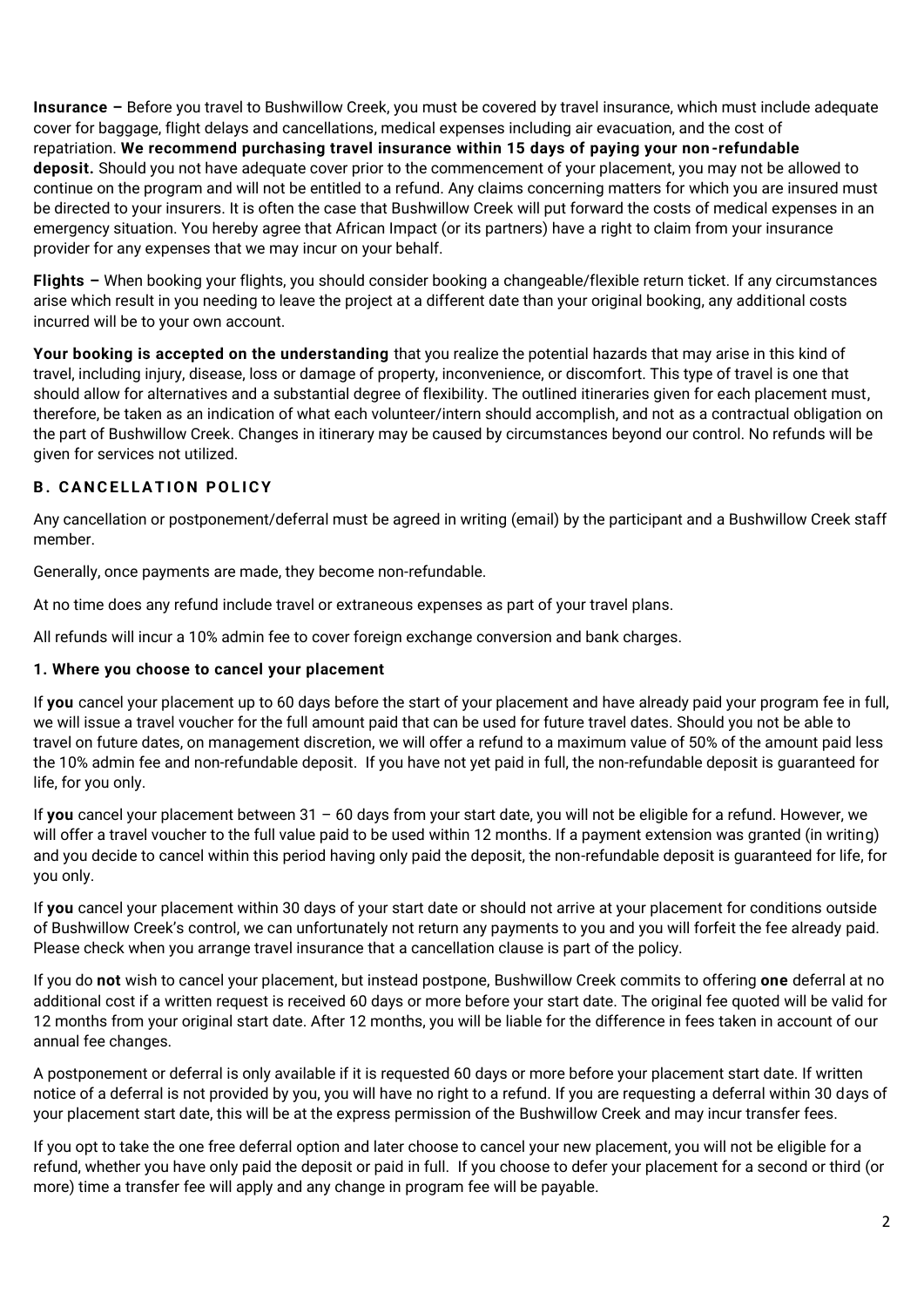#### **2. Where Bushwillow Creek cancels or suspends a placement**

Bushwillow Creek reserves the right to cancel or suspend a program if it believes the circumstances warrant it. In the unlikely event of us having to cancel your placement for reasons **within our control**, our first recourse, if possible, will be to offer an alternative date. If this is not acceptable to you, we will offer a travel voucher to the full value paid to be used at any future date and program fees will be frozen for 12 months from your original start date. Please note, if you are re-booking beyond this 12 month period you will need to pay the difference if there is a change in program fees. If neither of these options is acceptable to you, we will refund 50% of the cost of the program, excluding the non-refundable deposit and the 10% administration fee.

If we cancel your placement for reasons **outside of our control** (such as natural disasters, disease outbreaks, war, acts of terrorism, civil unrest) our first recourse, if possible, will be to offer an alternative date. If this is not acceptable to you, we will offer a travel voucher to the full value paid to be used at any future date and program fees will be frozen for 12 months from your original start date. Please note, if you are re-booking beyond this 12 month period you will be liable for any change in program fees.

For cancellations resulting from circumstances outside of our control, all program fees will remain non-refundable.

In either case of Bushwillow Creek cancelling or suspending a program, we will not be liable to refund you for any incidental expenses that you may have incurred as a result of your booking, such as visas, vaccinations, non-refundable connecting flights, etc. It is your responsibility to ensure the travel insurance policy you purchase at the time of booking provides assistance for cancellations.

#### **3. Specials**

All specials are valid for bookings between the dates specified in the advert and are applicable to new bookings only (not extensions or existing bookings).

All specials applied, are for your current booking only. If you choose to postpone your placement, then the special will only be valid for 12 months from your original start date. If your placement is suspended by Bushwillow Creek, however, the special will apply to a future booking up to 24 months from your original start date.

All payments made by Electronic Funds Transfer/Wire Transfer as part of a special (e.g. 5 – 20% off if payment is made in full) are non-refundable and only transferable to different dates.

The Terms and Conditions of any specials offered, where different from these Terms and Conditions issued shall be annexed to the relevant special to which it relates.

#### **4. Cost changes outside the control of Bushwillow Creek**

Bushwillow Creek reserves the right to pass on costs outside of their or their affiliated partners' control (e.g. park fee increases, changes in local applicable taxes, for example, value-added-tax). However, Bushwillow Creek commits to absorbing increased costs up to a total amount equivalent to 2% of the cost of the confirmed Bushwillow Creek program, and for existing bookings only. If the increased costs exceed this 2%, Bushwillow Creek may levy a surcharge.

#### **C. REFUND POLICY ONCE ON YOUR PLACEMENT**

Bushwillow Creek reserves the right to cancel or suspend your placement with immediate effect if the situation warrants it. For example, a natural disaster, disease outbreak, war, act of terrorism or civil unrest in the location of our program could mean it is unsafe to continue operations. If your placement is suspended while you are here, we will provide assistance to ensure your safe return to your home country, but will not be liable for any incidental expenses you incur, such as fees for changing flights. There will be no refund for having your trip cut short, however, we will offer a travel voucher for the remaining trip balance to be used towards an alternative date in the future date.

If you terminate your placement at any time during your placement, for any reason whatsoever, you will not be entitled to claim any refund nor will you be entitled to claim any other expenses applicable to your placement. Any costs relating to change of tickets, etc. will be for your account. Should you overpay Bushwillow Creek in error when paying your placement fee, Bushwillow Creek will refund you for the over-payment less a 10% administration fee.